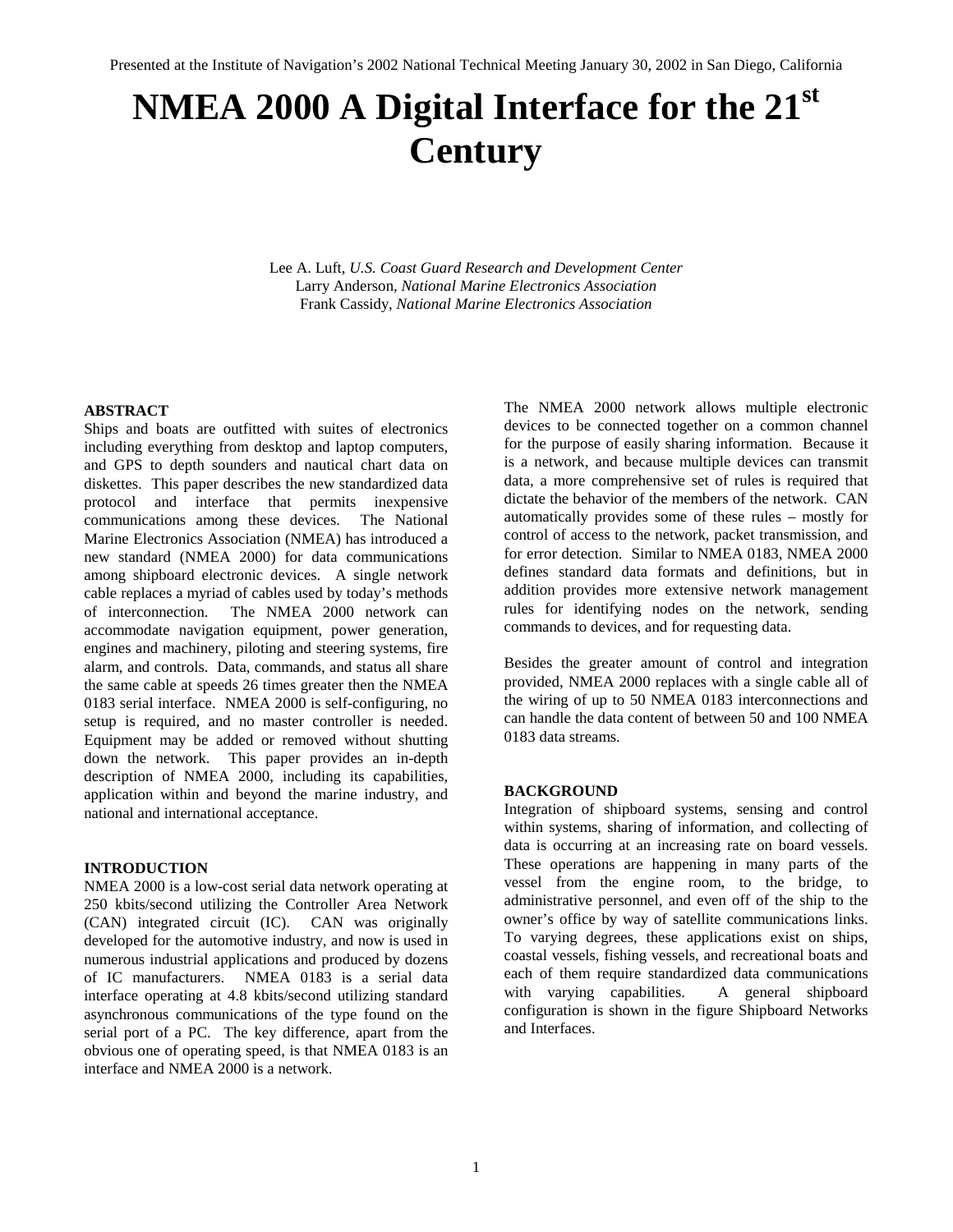

# **Shipboard Networks and Interfaces**

The applications for data transfer cover the broad spectrum of simple data buses that distribute data, such as NMEA 0183, all the way to full-scale office-type localarea-networks (LANs). Each of these applications has different, and sometimes conflicting, requirements.

From a big-picture point of view a shipboard application may have one or more LANs with PCs connected to printers, scanners, backup systems, etc. While these systems are important in running the ship, and may be used for payroll, inventory, and e-mail, they are not safety-critical systems nor do they have real-time requirements. They are built using commercial off-theshelf Ethernet-based components and use software provided by Microsoft and others. Decisions that affect the operation of the ship and involve the safety of the ship, the crew, the passengers, the cargo, and the environment are generally made on the bridge or other control centers as part of Integrated Bridge Systems and Integrated Ship Control Systems. To efficiently make decisions and to carry them out requires access to many of the shipboard systems. These systems might include navigation, power generation, engines and machinery, fire alarm and control, etc. The unique maritime nature, security, availability,

redundancy, and latency requirements of these connections preclude the use of ready made office-type LANs. Yet the data and speed requirements are similar. The International Electrotechnical Commission (IEC) standard IEC 61162-4 is addressing these network requirements. Based on a Norwegian initiative called MiTS (Maritime Information Technology Standard), this Ethernet-based system, designed for operation up to 100 megabits/second, has undergone shipboard implementation and testing and is likely to see increasing use onboard ship.

At the basic level, and in wide use today, NMEA 0183 (IEC 61162-1) provides serial-data distribution from a single transmitter to multiple receivers. Operating at 4800 bits/second this protocol has the capability of delivering approximately ten messages, or sentences, per second. This has generally proven adequate when a single device is broadcasting data for use by other equipment. But it quickly reaches a limit when systems start to combine data. However, its use is expected to continue well into the future for simpler applications, redundant or backup data connections, and when direct device-to-device connections are needed.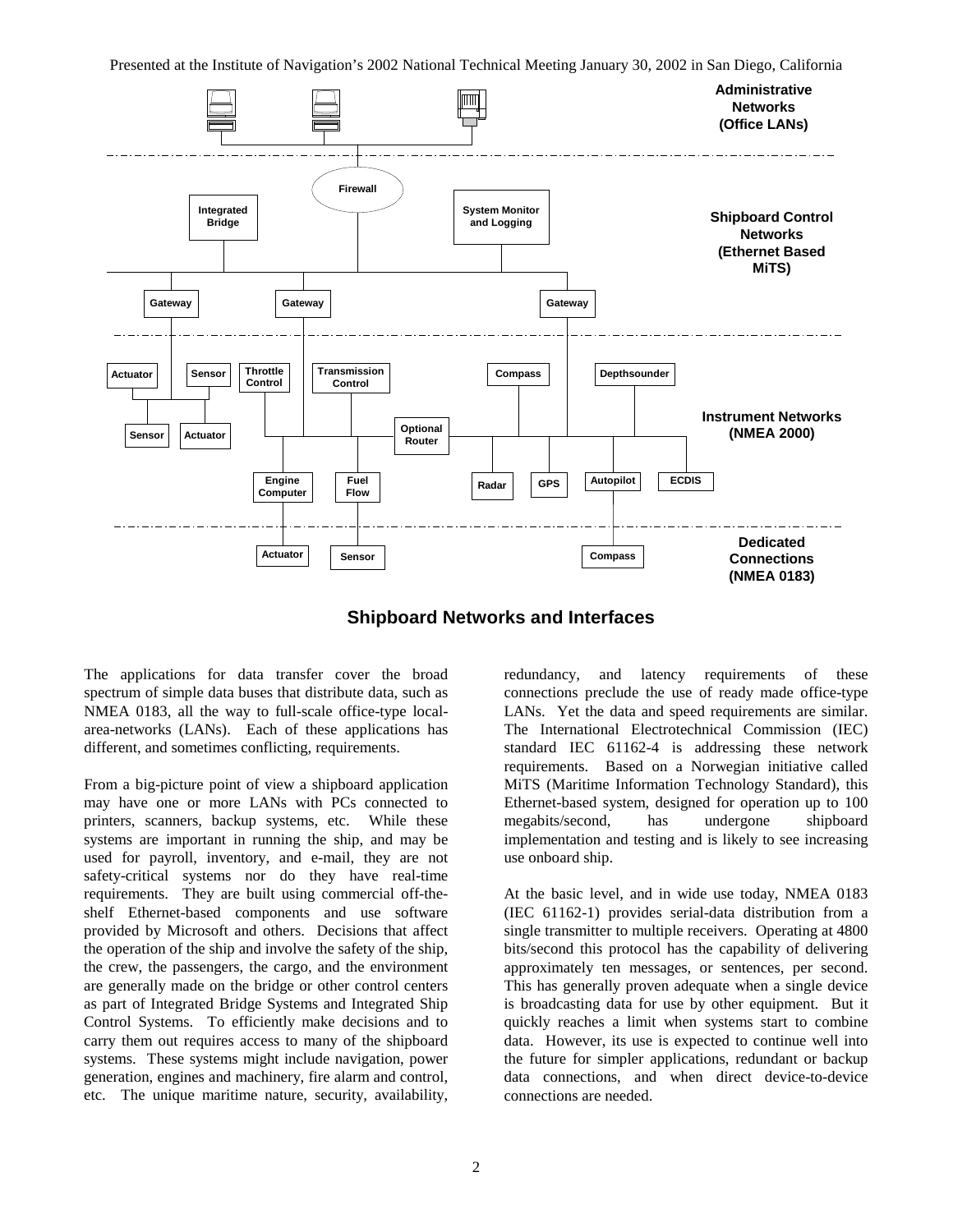Increasingly, modern marine electronic equipment requires data from multiple sources to enable the host of features and function that can be available to the mariner. Without a network standard to provide this data integration, equipment designers must provide multiple data inputs, which involve expense and additional wiring, or use devices that "merge" data onto a single channel. Individual systems on a vessel, such as engine machinery or navigation systems, perform relatively dedicated functions, often have real-time requirements measured in milliseconds, and need fewer connected nodes. These systems tend to be smaller and more self-contained when compared to other vessel networks, and carry less data volume. Because this network application integrates inexpensive sensors and actuators into larger systems, the cost per node must be far less than in other shipboard applications. This network application is addressed by NMEA 2000 (IEC 61162-3).

Now that we know how it fits into the overall shipboard application, the remainder of this article describes NMEA 2000 (IEC 61162-3) a low cost, moderate capacity (250 K-bits/second), bi-directional multi-transmitter/multireceiver instrument network to interconnect marine electronic devices.

# **OVERVIEW**

The NMEA 2000 standard contains the requirements for the minimum implementation of a serial-data communications network to interconnect marine electronic equipment onboard vessels. Equipment designed to this standard will have the ability to share data, including commands and status, with other compatible equipment over a single signaling channel.

Data messages are transmitted as a series of data frames, each with robust error checking and confirmed frame delivery. Data frames contain, in addition to control and error-checking bits, an 8-byte data field and a 29-bit identification field that sets message priority and identifies the data message, the source, and the destination. As the actual data content of a data frame is at best 50% of the transmitted bits, this standard is primarily intended to support relatively brief data messages, which may be periodic, transmitted as needed, or on-demand by use of query commands. Typical data includes discrete parameters such as position latitude and longitude, GPS status values, steering commands to autopilots, finite parameter lists such as waypoints, and moderately sized blocks of data such as electronic chart database updates. This standard is not necessarily intended to support highbandwidth applications such as radar, electronic chart or other video data, or other intensive database or file transfer applications.

The standard defines all of the pertinent layers of the International Standards Organization Open Systems Interconnect (ISO/OSI) model, from the Application Layer to the Physical Layer, necessary to implement the required NMEA 2000 network functions.

The components of an NMEA 2000 network are:

- Physical Layer. Fully defined by the standard, including signaling voltages, cables, and connectors.
- Data Link Layer. Defined by ISO 11783-3 with additional requirements specified by the standard.
- Network Layer. To be defined in future versions of the standard.
- Network Management. Defined by ISO 11783-5 with additional requirements specified by the standard.
- Application Layer. Fully defined by the standard and includes a provision for manufacturer's proprietary messages.

Important characteristics of the NMEA 2000 network are summarized in the Network Characteristics table. Of interest is the maximum wire-length of the network, now set at 200 meters. The maximum length of the network is controlled by the CAN requirement that all nodes on the network sample the same bit at the same time. Theoretically this translates to the following:

- $\geq 1,000$  kbits/second 25 meters
- $>$  500 kbits/second 75 meters
- $\geq$  250 kbits/second 200 meters
- $\geq 125$  kbits/second 500 meters
- $\geq 62.5$  kbits/second 1100 meters

Problems can be envisioned however, if nodes operating at different bit rates are connected to a network segment. The standard is currently fixed at the 250kbits/second data rate and corresponding 200-meter network length.

This standard defines data formats, network protocol, and the minimum physical layer necessary for devices to interface. In a sense it may be considered a pipeline for carrying information. How the pipeline is used for specific applications must sometimes be specified by performance standards for equipment expected to use the network. A performance standard for an electronic chart display system, for example, expecting an automatic position input must specify that the reference datum be provided along with the position fix message. In addition, single point-of-failure conditions could exist that are capable of disrupting network operation. For critical applications it may be necessary to employ fail-safe designs (e.g., dual networks, redundant cables and network interface circuits) to reduce the possibility of network failure. These methods are beyond the scope of the NMEA 2000 standard but must be considered when networks are installed in certain applications.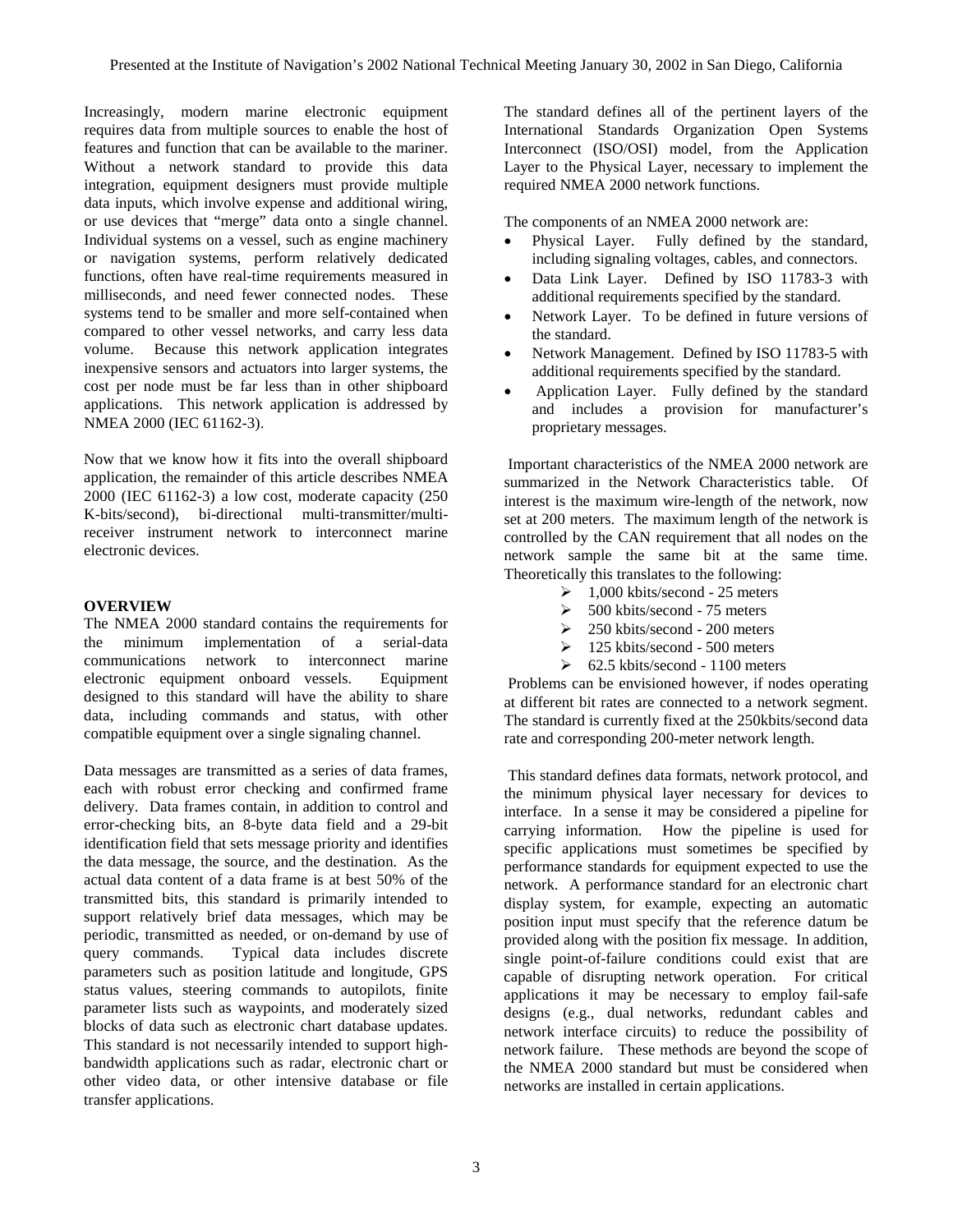| <b>Network Characteristics</b> |                                                                                                                                                                                                                                                                                                      |  |  |  |
|--------------------------------|------------------------------------------------------------------------------------------------------------------------------------------------------------------------------------------------------------------------------------------------------------------------------------------------------|--|--|--|
| Network architecture           | Bus (parallel) wiring configuration using 4-conductor twisted-pair wire<br>$\bullet$<br>to carry power to operate the interface and data signals.<br>Linear network with end terminations and multiple short-length drop<br>$\bullet$<br>cables connecting the backbone cable to individual nodes    |  |  |  |
| <b>Network operation</b>       | Network access: Carrier Sense/Multiple Access/Collision Arbitration<br>٠<br>using CAN (Controller Area Network)<br>Multi-master network operation (no central control node)<br>٠<br>Self-configuring<br>Special network tools, desirable for diagnostic purposes, are not<br>necessary for operation |  |  |  |
| Network size                   | Physical nodes: Up to 50 connections<br>Functional nodes: Up to 252 network addresses<br>Length: Up to 200 meters (at 250kbits/second bit rate)                                                                                                                                                      |  |  |  |

# **THE PHYSICAL LAYER**

This layer defines the electrical and mechanical aspects of the physical link between network connections, and references characteristics of the CAN devices and network interfaces to be used in NMEA 2000.

The electrical characteristics of the physical layer are dictated by the following:

- Media access uses CAN as defined by ISO 11898.
- CAN utilizes dominant/recessive bit transmission.
- Time delays and network loading limit bit rate and network length.
- Differential signaling improves noise immunity.
- Network single-point common signal reference controls ground voltage levels and reduces RFI.

Differential signaling indicates that powered interface circuits and a signal-reference common to all nodes on the network is required. A single-point common reference is specified in order to avoid radio-interference caused by ground loops and to maintain control of ground-voltage levels between nodes such that they remain within the common-mode range (approximately  $+/-2.5$  Volts) of the network transceiver circuits. The standard allows the use of the vessel's 12-Volt battery to power the network, if the length of the backbone cable and the number of nodes are small enough. Alternatively, one or more regulated power supplies may be used to power the network.

Single-point power and common may be distributed via the network backbone cable as previously required, or for heavier current, by dedicated twisted-pair wires to individual devices. This feature allows equipment to draw additional operating current from the network power

source and to be built with minimum interface complexity. In all cases the power and common for the interface circuits must not connect to other power or ground in a network device. This isolation may be achieved in a number of ways. One is by use of isolation circuits (e.g., optoisolators) within the device, either at the interface or at specific places where the equipment connects to other devices. Another way is by assuring that no power or ground connections, other than the network power and network common, connect to the device. The latter method is suitable for equipment such as displays or sensors that have no interfaces other than with the NMEA 2000 network, can draw all of their operating current from the network source, and have isolated packaging and mounting designs.

The figure below illustrates a typical physical layer interface circuit using available transceiver integrated circuits meeting the requirements of ISO 11898. Ground isolation, illustrated with optoisolators, is shown between the network and the CAN controller and other device circuits (e.g., microprocessor and other circuits). However, as pointed out above, isolation from other circuits may be accomplished by other means.

The illustrated transceiver circuit requires regulated  $+5$ Volt power that is provided by the Regulator and Protection circuits. The purpose of the protective circuits is to prevent damage to the regulator and the interface circuits from overvoltage and reverse voltage. permanent damage should result from a voltage level of +/-18.0 Volts or less applied between any two wires in the interface for an indefinite period of time or from miswiring the interface lines in any combination.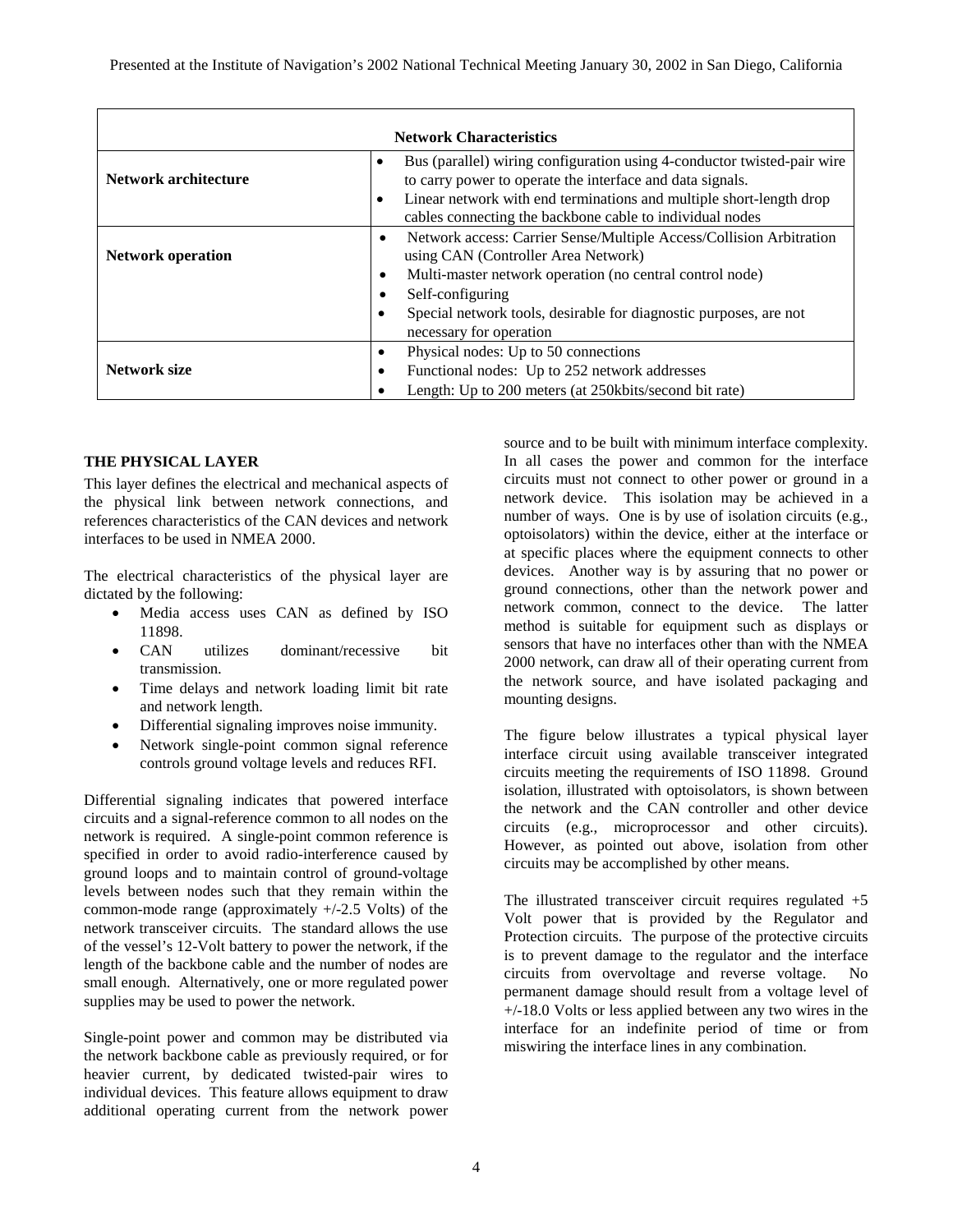# **THE MAIN POINTS OF THE PHYSICAL LAYER**

#### **ENVIRONMENTAL AND RADIO FREQUENCY INTERFERENCE**

NMEA 2000 implementations must meet the Durability and Resistance to Environmental Conditions described in Section 8 of IEC 60945 and meet the Unwanted Electromagnetic Emissions and the Immunity to Electromagneic Environment conditions of Sections 9 and

the state of the network is Dominant. The interface must be designed so that the signal lines are in the Recessive state when node power is off.

The AC and DC voltage parameters of the network signals are specified by ISO 11898. The nominal voltage levels are:

> Dominant state:  $CAN+ = 3.5V$   $CAN- = 1.5V$   $V_{diff}$  $=$  CAN+  $-$  CAN $-$  = 2.0V



10 of IEC 60945. Shielded cables are recommended, and may be necessary to meet these latter requirements.

#### **GROUND ISOLATION**

AC and DC isolation is required between all of the terminals at the interface connector, with the network cables disconnected, and any other ship's ground or voltage sources. As discussed above this can be accomplished with isolation devices such as opto-isolators or by wiring and packaging design. For most applications, except those with very low power needs, the isolated interface is the preferred implementation.

#### **NETWORK SIGNALING**

The two signal lines carry differential signals measured with respect to the network power common. The signals on the network represent two states: Dominant state or Logic '0', and Recessive state or Logic '1', during the transmission of the Dominant state by one or more nodes

- Recessive state:  $CAN + = 2.5V$   $CAN - = 2.5V$   $V_{diff}$  $=$  CAN+  $-$  CAN $-$  = 0.0V
- Common Mode range: Difference in network common voltage between nodes: -2.5 to +2.5 Volts

## **NETWORK POWER**

The interface circuits must operate over the range of 9.0 to 16.0 Volts DC. The voltage for the interface can either be supplied from the network backbone cable or supplied by a dedicated twisted-pair power cable connected only between a single node and the network power source (the vessel's battery or one regulated power supply). The amount of current delivered by the network cable is limited. When a dedicated power connection is used the node is allowed to draw additional current but the connections must be labeled, and physically separated and isolated from other power and ground connections. Under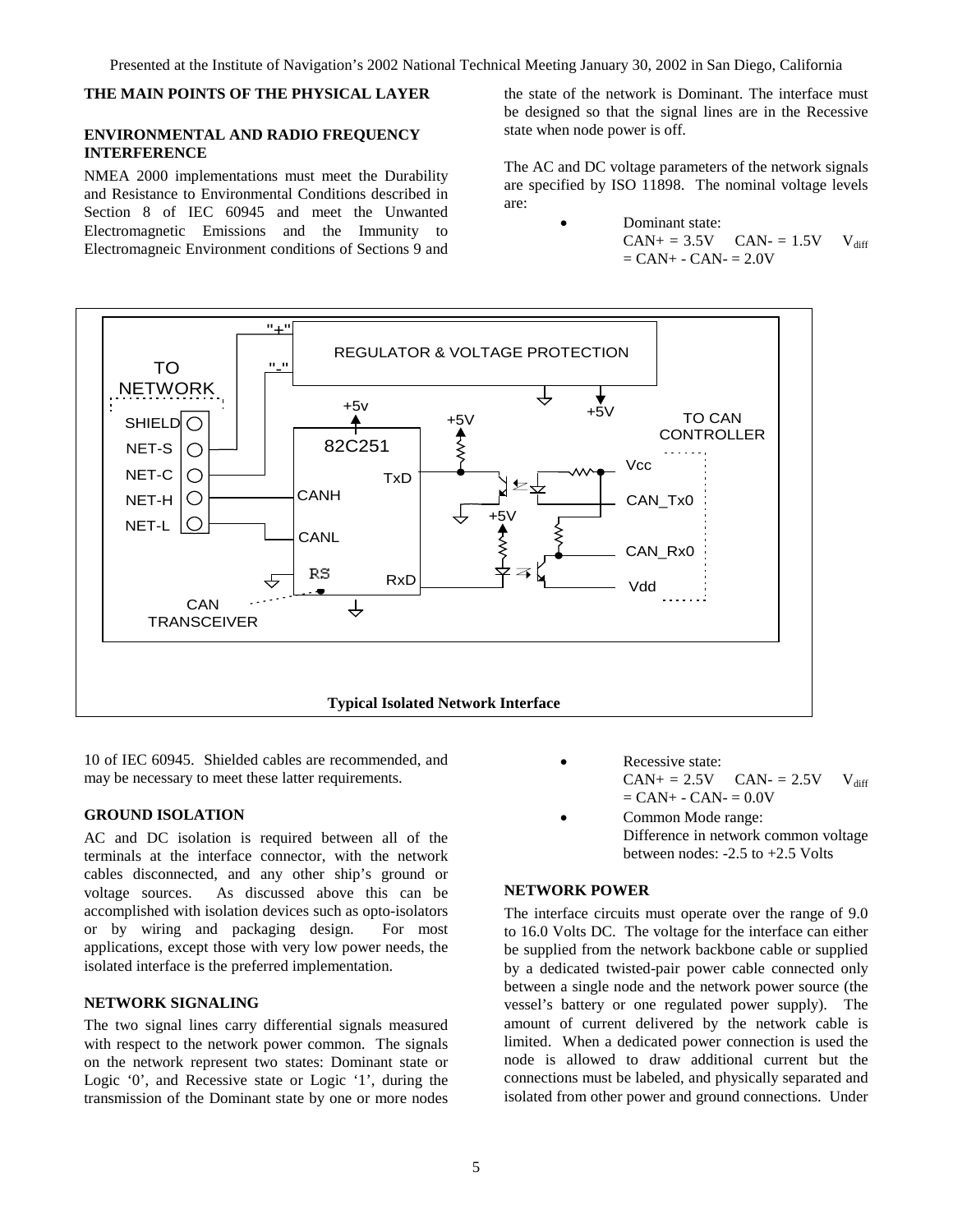no condition may the node power or ground be connected to other power or ground in the equipment.

To aid in planning network installations manufacturers are required to specify the power rating for each connected device as a "load equivalency number". The actual power source for the network can be either a single-point connection to the vessel's battery or one or more isolated power supplies distributed along the network. The size and routing of the cables must be carefully considered. As the number of nodes with high load equivalency numbers increase, DC voltage loss in the cables quickly becomes the limiting factor for network length rather than the propagation time for the signals. For networks of shorter length and with a lower number of connected devices the ship's battery may be used to power the network nodes directly. In place of the battery, electrically isolated regulated power supplies may be used if it is necessary to extend the size of the network.

## **CABLES AND CONNECTORS**

Two methods are provided for connecting to the network backbone cable: a standard connector or barrier strips. These connections are used for connecting segments of backbone cable together, for connecting terminations at the two ends of the cable, for connecting the network power source, and for connecting nodes. The drop cable, the short cable running from the backbone connection to the node equipment, may connect to the equipment anyway the manufacturer chooses. It is the connections at the backbone that are controlled by the NMEA 2000 standard.

Barrier strips are only recommended when the connections are made in a protected location, or when they are installed in a weatherproof enclosure, thus meeting the requirements for Resistance to Environmental Conditions for exposed equipment in IEC 60945. Barrier strips positions must be either numbered or color-coded in accordance with the definitions in the standard.

The connector selected for the NMEA 2000 backbone is a 5-pin type used in industrial networks and is available from multiple sources (including Molex, Turck Inc., Methode Components, and Daniel Woodhead Company). Two sizes of the connector may be used depending upon the choice of heavy or light backbone cable. The connectors are available as 3-port "T" connectors, cableend connectors, bulkhead-mount connectors and special configurations with internal termination resistors.

Cable specified for the network must meet both the characteristic impedance and propagation delay requirements for use as a transmission line, and also the wire-size needs of the DC power distribution function of the cable. The cable lengths on the network, the number

of nodes connected, the distribution of the nodes, and the location of the power source connection(s) into the backbone cable determine the actual cable requirements in a particular installation. Two cable sizes are specified and can be used as needed in an installation. NMEA 2000 Heavy cable is 5-wire consisting of two shielded-twistedpairs and a common shield drain wire. The wire pairs are No. 16 AWG (1.33 sq. mm) for DC power and No. 18 AWG (0.83 sq. mm) for signals. NMEA 2000 Light cable uses No. 22 (0.38 sq. mm) and No. 24 (0.24 sq. mm) respectively.

The cable specified has a defined color code, in the event that these colors are not available the substitute cable must be marked according to the standard.

# **THE DATA LINK LAYER**

The need for instrument-type networks is not unique to marine applications. The same ability to share information, collect sensor data, and control processes exists in the industrial environment, on land vehicles, and on the manufacturing floor. CAN was originally developed for use in vehicles and has since found its way into many other arenas. Although the applications may differ, many of these networks share the same need for control and management of the data communications on the network. The Society of Automotive Engineers (SAE) has developed a CAN-based network for use in trucks, buses and trailers. This SAE J1939 standard was later adopted by the International Organization for Standardization (ISO) for use with agricultural machinery and implements. While these applications have differing types of data and commands to transfer, and differing requirements for the physical layer, the job of setting up and managing the data communication on the network is very similar to that needed for NMEA 2000.

For these reasons, and to ease the acceptance of NMEA 2000 as an international standard for maritime applications, NMEA 2000 references the data link layer of the international standard ISO 11783-3 which is virtually identical to the SAE data link layer SAE J1939-21. This international standard is to be used in its entirety, but in addition the NMEA 2000 data link layer provides enhanced features and functionality. These additions better support the type and format of data contained in NMEA 2000, and support the unique way that electronic devices are designed, installed, and operate on board vessels.

## **CONTROLLER AREA NETWORK (CAN)**

Like the physical layer, some of the requirements of the data link layer are dictated by the choice of CAN for media access. CAN is a microprocessor peripheral developed jointly by Intel and Bosch. This device, which can be compared to the UART that is used at the serial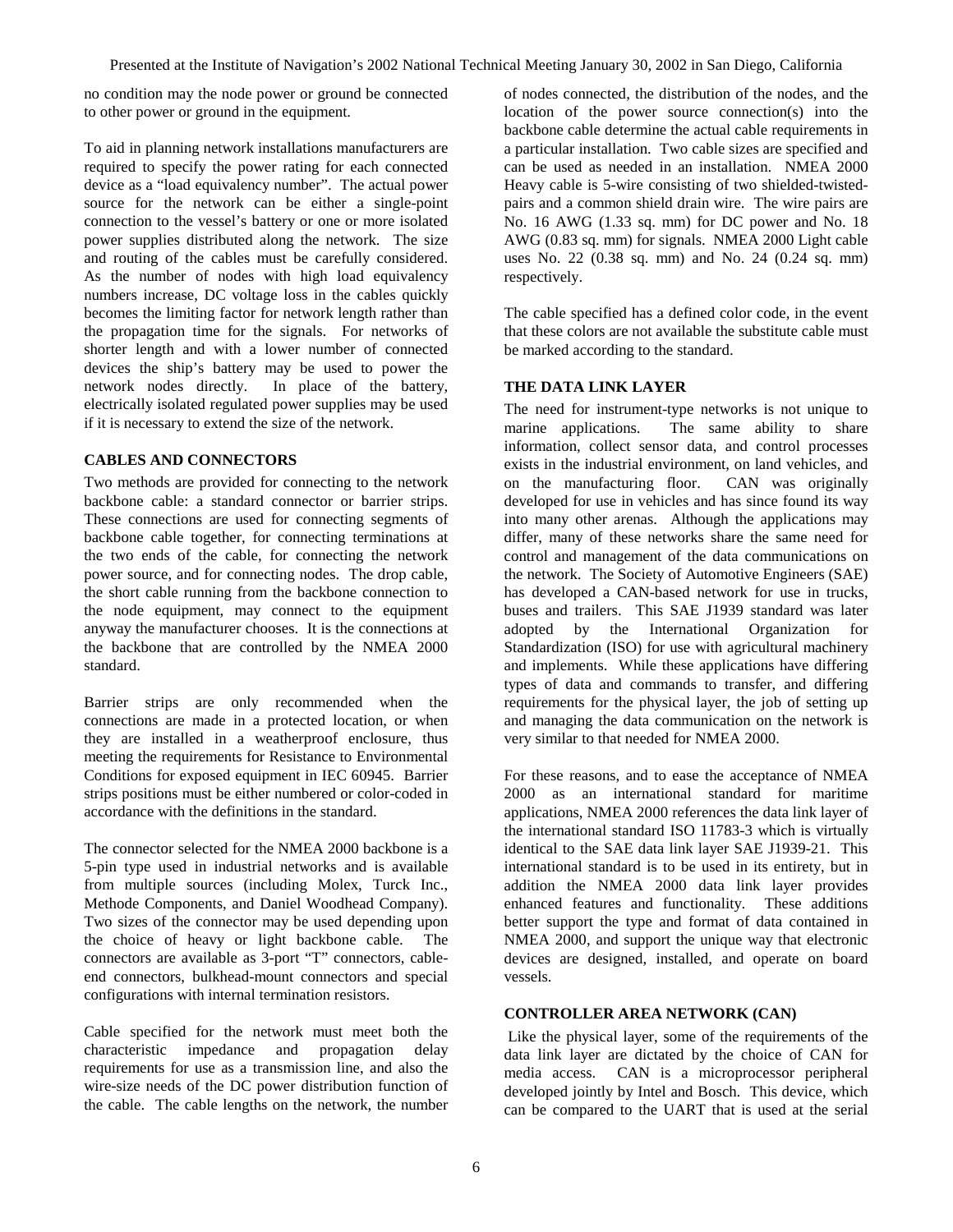port of all PCs and laptops, and is the input/output mechanism that handles NMEA 0183 data for virtually all marine electronic equipment, is attached to or is part of a microprocessor. Nearly every integrated circuit company manufactures CAN ICs today. Much more capable than a UART, the functions of CAN are to:

- Generate the serial bit-stream that is to be transmitted on the network.
- Gain access to the network when the equipment has data to send. It does this by sensing when the network is not busy. If there is a collision with another device trying to put data on the network CAN automatically compares each transmitted bit and arbitrates access on a bit-by-bit basis with Dominant bits winning. With this "Carrier Sense Multiple Access - Non Destructive - Bit Wise Arbitration" (CSMA-ND-BWA) method, there is no wasted network time due to collisions.
- Perform error checking and automatic retransmission of bad messages. CAN also automatically determines when its node is having repeated errors and will automatically take a node off-line to protect the rest of the network.

The serial data frame used by CAN has a 29-bit identification field and from zero to eight data bytes. In addition the frame contains start of frame and end of frame bits, reserved bits, frame control bits, a 15-bit CRC error detection field, and acknowledgement bits.

## **DATA LINK LAYER TASKS**

The tasks of the data link layer are to:

- Define the way that the CAN 8-byte data field and the 29-bit identification field are used.
- Provide a method for sending manufacturer's proprietary messages.
- Define ways of transmitting data that cannot fit in a single 8-byte CAN frame.
- Define a set of common messages for requesting data, sending commands to equipment, and acknowledging requests and commands.

## **CAN FIELD USAGE**

NMEA 2000 adopts the SAE J1939 / ISO 11783 use of the identification field as shown below in the CAN Identification Field table. The highest-order bits, the first ones transmitted, are network access priority bits. Each of the bits in the identification field are used during the arbitration process when there is a network access conflict, but these bits come into play first. After a reserved-bit field the data being transmitted in the data field is identified next. Messages are either broadcast for use by all other nodes (such as a GPS position), or may be addressed to a specific node (a reset command for example). Broadcast messages are identified by a 2-byte value (bits 8 to 23). Addressed messages are identified by 1-byte (bits 16 to 23) and the second byte is used as the address of the recipient. The final byte of the identification field always contains the address of the transmitting node.

Most messages are designed as broadcast messages. Since only 1-byte is available for addressed messages this type is usually used for network management (requests, generic commands, acknowledgement, error reports, and manufacturer proprietary addressed messages).

The functional source address is contained in every transmitted frame and the destination address is contained in every frame that is not a global message. The "address" concept is important since the number of

| <b>CAN Identification Field</b> |                |                                                                                                                                                |  |  |
|---------------------------------|----------------|------------------------------------------------------------------------------------------------------------------------------------------------|--|--|
| $26 - 28$                       | Priority       | These bits have the most impact during network access<br>arbitration                                                                           |  |  |
| $24 - 25$                       | Reserved       | Reserved for future use                                                                                                                        |  |  |
| $16 - 23$                       | Data ID Byte A | High-order byte of the parameter group number of the<br>data being transmitted                                                                 |  |  |
| $08 - 15$                       | Data ID Byte B | Low-order byte of the parameter group number for<br>$\bullet$<br>global addresses.<br>or<br>the destination address for non-global data groups |  |  |
| $00 - 07$                       | Source Address | Address of the transmitter                                                                                                                     |  |  |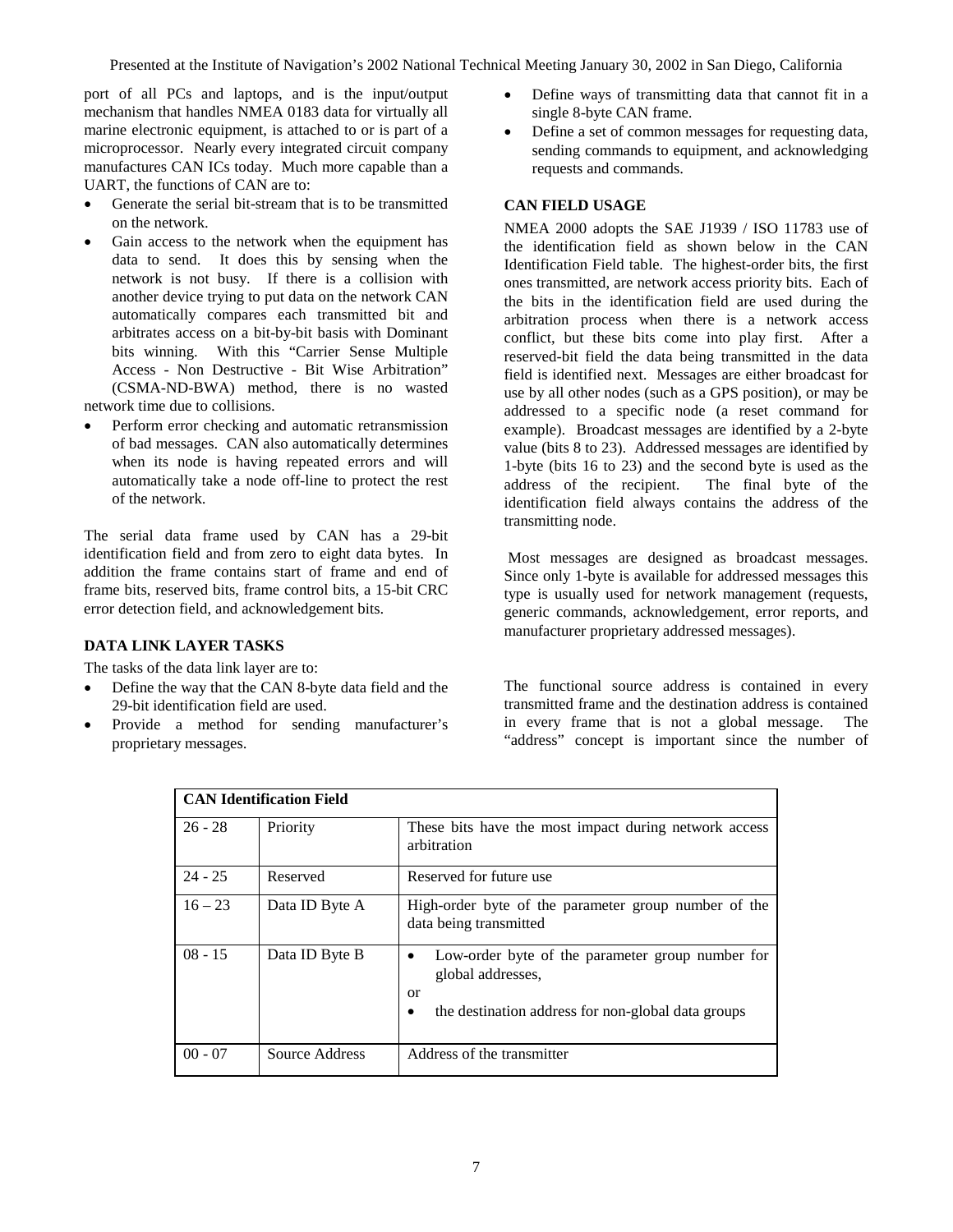physical connections to the network is limited. Physical network connections are not directly identified by a name or specific address and a single physical connection may be the location of more than one functional address. The maximum number of functional connections to the network is 252 and exceeds the number of physical connections.

## **MESSAGE SIZE**

Messages that have eight bytes or less of data are sent as a single CAN frame. When more than 8-bytes are to be sent, one of two methods may be used. Multi-packet data up to 1,785 bytes may be sent according to an ISO 11783- 3 protocol that places this data in a transport "envelope" and sends it to either a global or specific address. Flow control is provided so that when sending data to a specific address the recipient can start, stop, and control the flow of data. Unfortunately, when data is sent this way its identity is lost until the "envelope" is opened up to find out what data is being received. Because many of the messages defined for use with NMEA 2000 exceed 8 bytes (but do not require the 1,785 bytes capacity of Multi-packet), NMEA 2000 allows use of Fast-packet transmission for sending up to 223 bytes of data with their own identity. This method allows sequential frames to be sent. The first frame uses two data bytes to specify the size of the message, a sequence counter to distinguish separate Fast-packet messages of the same type, and a frame counter. Each additional frame uses a single data byte for the sequence counter and frame counter.

## **REQUESTS AND COMMANDS**

The final capability of the data link layer is a to provide standard messages for requesting data or commanding another device, and an acknowledgement message to be used when the request or command cannot be complied with.

NMEA 2000 expands the capabilities of ISO 11783-3 by providing the command message that may be used to set values or cause actions to be taken at the receiving device. Additionally the request message provided by NMEA 2000 allows the transmission interval of requested data to be set, and allows messages to be requested by specified fields contained in the message. For example, a message containing Waypoint Information may contain waypoint position, waypoint name, waypoint number, and waypoint symbol. The NMEA 2000 request message allows for the request of Waypoint Information by specifying the waypoint name (or number), a field within the Waypoint Information message.

## **NETWORK MANAGEMENT**

Similar to the data link layer, the procedures used in the management of the NMEA 2000 network are aligned with

international standard ISO 11783-5 that is based on SAE J1939-81. Network management is responsible for:

- The claiming and assignment of addresses on the network.
- The identification of the devices connected to the network.
- Network initialization at power-on.

It is a requirement that each device connected to the network have an address. There are 256 possible addresses (1-byte). A total of 252 addresses  $(0 - 251)$  are available for use, No. 255 is designated as a global address, used for sending addressed messages to all nodes, and No. 254 is used as a null address for reporting problems when an address cannot be found. Addresses 253 and 252 are reserved for future use.

With regard to addressing, ISO 11783-5 provides for different types of devices. Some are self-configurable and have the ability to claim an address at turn-on, take an address from another node, and claim a new address if theirs is taken. Other devices have fixed, or manually settable, addresses that cannot be changed and generally cannot by claimed by others. All NMEA 2000 compliant devices must be self-configurable and capable of claiming addresses according to the ISO 11783-5 protocol.

Part of the address claim procedure, the part that allows one device to take the address of another, involves the use of the device NAME. NAME is the contents of the data field of the Address Claim message and must be unique for every device on the network. It consists of sub-fields containing codes for device function, instance numbers for multiple devices of the same type, manufacturer code, and a unique number assigned by the manufacturer. The latter, like a serial number, must be unique for every device of the same type produced by a manufacturer. During the address claim process, claims for the same address are won by the device whose name has priority.

In addition to NAME, NMEA 2000 provides messages containing additional information about the device. Parameters such as model number, product version, software version, NMEA 2000 version supported, and installation comments are available in separate messages. The more powerful NMEA 2000 request message defined in the data link layer may be used to search fields of these messages and the NAME message for the purpose of building a map of the network to identify the number and types of devices connected.

# **THE NETWORK LAYER**

This layer, to be implemented in future versions of NMEA 2000, will define how data is routed through a network from source to destination when more than one network segment is included in a system.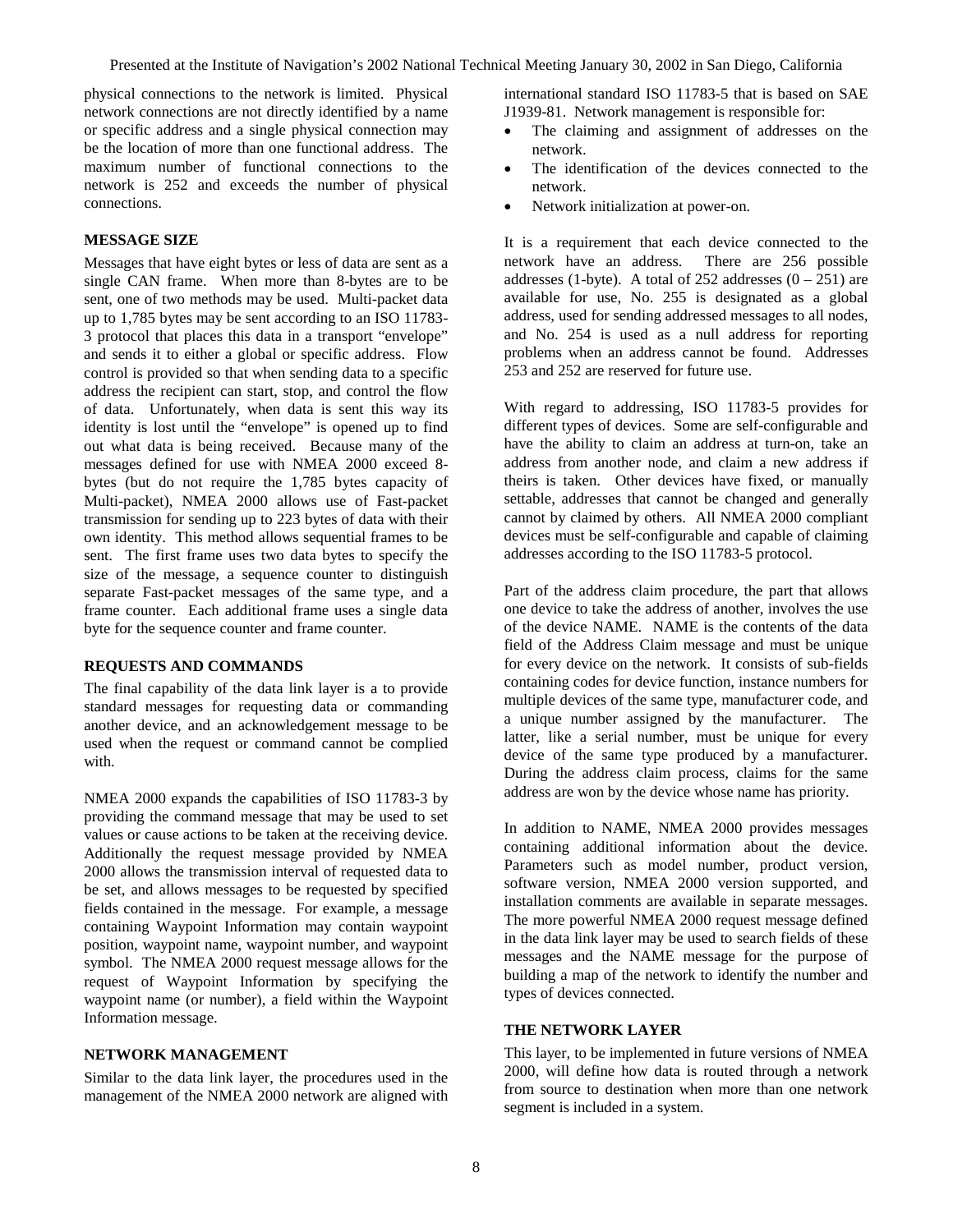Most installations will involve devices that are connected directly together on the same network segment, for these applications this layer will not be needed. For applications when it is desirable to have separate segments or for larger configurations that exceed the maximum length of cable for the network, exceed the maximum number of network connections, or exceed the maximum number functional addresses, the network can be split into more than one network segment.

# **THE APPLICATION LAYER**

The Application layer defines the approved messages, both network management and data messages, that are transmitted on the NMEA 2000 network. In addition manufacturer's proprietary messages may be transmitted as provided for by the data link layer protocol.

Messages transmitted on the network are organized into parameter groups that are identified by a parameter group number (PGN) that appears in the CAN identifier field as either an 8-bit or 16-bit value depending on whether the parameter group is designed as an addressed or a broadcast message. Depending on the amount of data, the parameter group may require one or more CAN frames to transmit the data. The data content for all parameter groups is structured in an organized way using a database containing a number of tables. Data fields are constructed in the following way:

- a) Each data field has a description defined by a data dictionary entry. Data dictionary items are re-used in as many parameter groups as possible. An example of a data dictionary item is:
	- Wind Direction, True Direction from which the wind blows. Degrees relative to true north.
- b) Each data dictionary item is of a defined format, usually representing the physical parameter being defined. Physical parameters are finite so there are fewer data format entries than data dictionary entries. The data formats are based upon the International System of Units (SI). In the case of "Wind Direction, True" the data format is:
	- Angle: Units = radian, range = 0 to  $2\pi$ , resolution  $= 1 \times 10^{-4}$
- c) Every defined data format is represented by a standard data type such as Character, Integer, Unsigned Integer, Float, or Bit Field. The data type for "Angle" is:
	- uint16: 16-bit unsigned integer, range 0 to 65, 532.  $65,533 =$  Reserved.  $65,534 =$  Out of range.  $65.535$  = Data not available.

The information necessary to describe a parameter group is illustrated in the Parameter Group Definition table for Distance Log Data. The data represents the cumulative voyage distance traveled This NMEA 2000 message is a global broadcast message (Destination = Global) with a default priority level of "6", the application that is running may change the priority level over the range 0 to 7. This message requires fourteen data bytes and is not a singleframe message.

The Distance Log Data message is a fast-packet message requiring 3 CAN frames. The message consists of 4 data fields spread over the 3 frames. The boundaries of the data fields with respect to the CAN frames have no significance and it is a task of the receiving node to reassemble the fields from the received frames. The time and date may be initialized or modified by setting data fields 1 and 2 with the Command Group Function message. If the device does not know the time and date when this PGN is generated, than the time and date fields should indicate this with the appropriate values. For a uint16 data type, as in the Date field, the value that indicates "Data not available" is 65,535. For a unit32 data type, as in the Time field, the value that indicates "Data not available" is 4,294,967,295. Definitions for the information in all 4 data fields are provided in the Data Dictionary.

## **NMEA 2000 MESSAGES**

A list of parameter groups (messages) as of version 1.000 is provided here for reference. Since new messages are continually being added, this list should be used only as an example of the type of messages that are provided by NMEA 2000

#### **NETWORK MANAGEMENT PARAMETER GROUPS**

Acknowledgement, basic Acknowledgment Group Function Address Claim Address, Commanded Configuration Information Command Group Function Product Information Proprietary, Addressed Proprietary, Global Received PGN List Group Function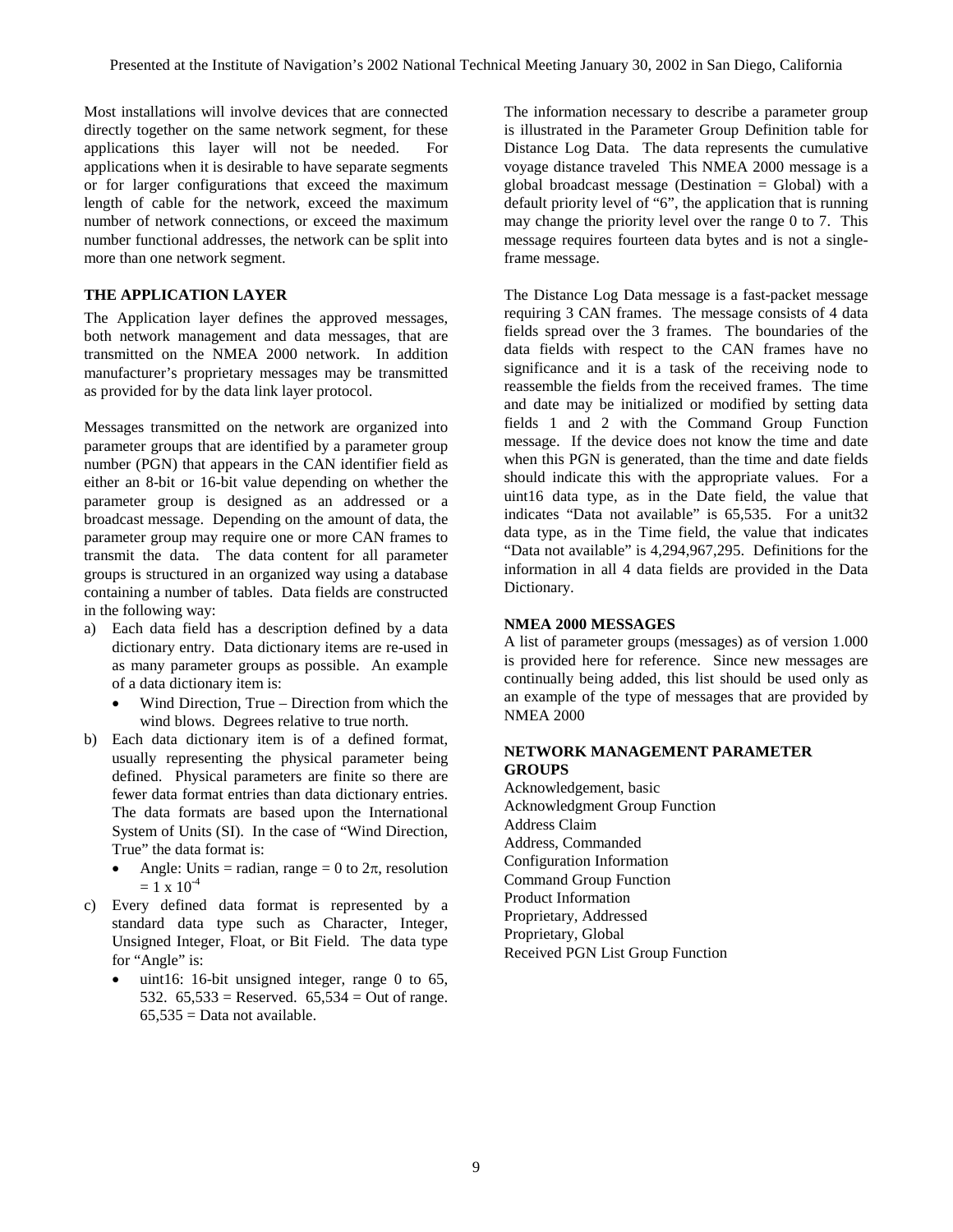| <b>Distance Log</b>                                                                                                                                                                                                                                                                      |                                                          |                                                                                                           | <b>PGN: 128275</b>                                                                           |  |  |  |
|------------------------------------------------------------------------------------------------------------------------------------------------------------------------------------------------------------------------------------------------------------------------------------------|----------------------------------------------------------|-----------------------------------------------------------------------------------------------------------|----------------------------------------------------------------------------------------------|--|--|--|
| This PGN provides the cumulative voyage distance traveled since the last reset. The distance is tagged with the time<br>and date of the distance measurement. The distances through water are accumulated and the values stored during<br>power down and resume counting after power up. |                                                          |                                                                                                           |                                                                                              |  |  |  |
| - Total Cumulative Distance is normally set to zero when the log is installed and never reset after that.                                                                                                                                                                                |                                                          |                                                                                                           |                                                                                              |  |  |  |
| - Distance Since Last Reset may manually be set to zero at any time during the voyage and starts to count up from<br>there.                                                                                                                                                              |                                                          |                                                                                                           |                                                                                              |  |  |  |
| - The "Distance Since Last Reset" is reset by setting the "Distance Since Last Reset' value to 0 with the "Command<br>Group Function" PGN 126208                                                                                                                                         |                                                          |                                                                                                           |                                                                                              |  |  |  |
| Single Frame: No<br>Destination: Global<br>Query Support: Opt'l                                                                                                                                                                                                                          |                                                          | Priority Default: 6 Default Update 1,000milliseconds Frequency: 1.cycles per second<br><b>ACK Ramnts:</b> |                                                                                              |  |  |  |
| <b>Field Name</b><br>Field<br>1<br><b>Measurement Date</b>                                                                                                                                                                                                                               | <b>Byte Field 2</b>                                      | <b>Bit Field</b><br>Request                                                                               | Original Reference ID # 39<br>No                                                             |  |  |  |
| <b>DD039</b> Generic date                                                                                                                                                                                                                                                                |                                                          | Days since January 1, 1970, Date is relative to UTC Time.                                                 | Size:<br>Parameter                                                                           |  |  |  |
| DF41 Date, day count                                                                                                                                                                                                                                                                     | uint16                                                   | Range: 0 to 65,532 days<br><b>Resolution</b>                                                              | 1 day<br>$0 =$ January 1, 1970, max =<br>$\sim$ 179 years                                    |  |  |  |
| $\mathbf{2}$<br><b>Measurement Time</b><br><b>DD158</b> Generic time of day                                                                                                                                                                                                              | <b>Byte Field 4</b>                                      | <b>Bit Field</b><br>Request<br>24 hour clock, $0 =$ midnight, time is in UTC                              | No<br>Size: Parameter                                                                        |  |  |  |
| DF06 Time of day                                                                                                                                                                                                                                                                         | uint32<br><b>Range:</b> $0 \text{ to } 86,401 \text{ s}$ | <b>Resolution</b>                                                                                         | $1x10E-4$ s ~24 hours, 0 = midnight,<br>trange allows for up to two leap seconds.<br>per day |  |  |  |
| 3<br><b>Total Cumulative Distance</b><br><b>DD120</b> Distance, voyage                                                                                                                                                                                                                   | <b>Byte Field 4</b>                                      | <b>Bit Field</b><br>Request                                                                               | No<br>Size:<br>Parameter                                                                     |  |  |  |
| <b>DF11</b> Distance, long                                                                                                                                                                                                                                                               | <b>uint32</b> Range :0 to ~4.295x10E+7                   | <b>Resolution</b>                                                                                         | 1 <sub>m</sub>                                                                               |  |  |  |
| 4<br><b>Distance Since Last Reset</b><br><b>DD120</b> Distance, voyage                                                                                                                                                                                                                   | Byte Field 4                                             | <b>Bit Field</b><br>Request                                                                               | No<br>Size: Parameter                                                                        |  |  |  |
| <b>DF11</b> Distance, long                                                                                                                                                                                                                                                               | uint32 Range: 0 to ~4.295x10E+7                          | <b>Resolution</b>                                                                                         | 1 <sub>m</sub>                                                                               |  |  |  |

Request, basic Request Group Function Transport Protocol, Connection Management Transport Protocol, Data Transfer Transmitted PGN List Group Function

## **APPLICATION PARAMETER GROUPS**

Attitude Battery Status Bearing and Distance between two Marks Binary Switch Bank Status COG & SOG, Rapid Update Cross Track Error Current Station Data Datum DGNSS Corrections

Direction Data Distance Log DSC Call Information Engine Parameters, Dynamic Engine Parameters, Rapid Update Engine Parameters, Static Environmental Parameters Fluid Level GLONASS Almanac Data GNSS Control Status GNSS Differential Correction Receiver Interface GNSS Differential Correction Receiver Signal GNSS DOPs GNSS Position Data GNSS Pseudorange Error Statistics GNSS Pseudorange Noise Statistics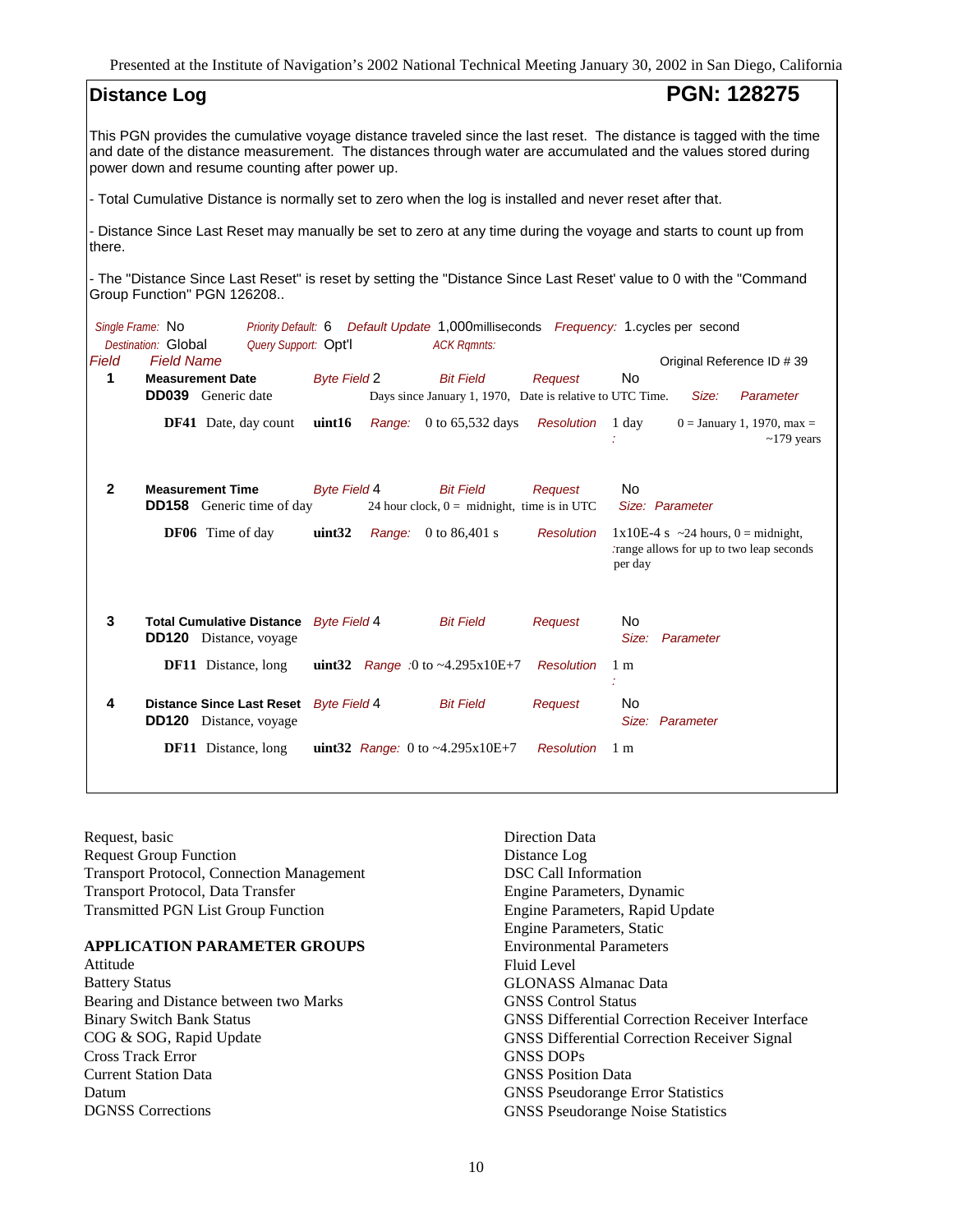GNSS RAIM Output GNSS RAIM Settings GNSS Sats in View GPS Almanac Data Heading/Track Control Loran-C Range Data Loran-C Signal Data Loran-C TD Data Meteorological Station Data Moored Buoy Station Data Navigation Data Position, Rapid Update Radio Frequency/Mode/Power Rudder Salinity Station Data Set & Drift, Rapid Update Small Craft Status Speed Switch Bank Control System Time Tide Station Data Time & Date Time to/from Mark Tracked Target Data Transmission Parameters, Dynamic Trip Parameters, Small Craft User Datum Settings Vessel Heading Vessel Speed Components Water Depth Wind Data

# **CERTIFICATION**

The National Marine Electronics Association provides a self-certification tool to aid manufacturers in testing their product(s) during development and prior to final release. The NMEA requires that any device providing a NMEA 2000 interface must pass the self-certification test before that product may claim that it offers NMEA 2000. This is to ensure that all NMEA 2000 based devices implement the network protocols properly. This testing also ensures that the automatic self-configuring capabilities defined by the NMEA 2000 standard are properly implemented and do not for any reason, cause or generate problems for other equipment on the network. The testing is designed to expose any flaws or weaknesses in the NMEA 2000 protocol implementation and ensure that all devices from all manufacturers behave in a known and predictable manner on the network. This testing does not validate the data or measurements provided by a device, only how it interacts on the network.

The certification tool consists of both hardware (a dual CAN pc-card, cables, and network terminators) and software that runs under several variants of the Microsoft Windows operating systems. The software is designed to

walk the user though all required tests. Some tests require physical measurements (such as voltage levels or ground isolation) and are referred to as manual tests. The software prompts the user for the information needed for each manual test and stores the information in a database. At any time, the user can instruct the software to conduct the many network protocol tests; these are referred to as automated tests. The results of these tests are added to the test database on the users PC. The user can observe the results of each test on-screen, and is provided with an ASCII file of the complete test results. In order to receive certification, the encrypted test data base file must be sent to NMEA for validation. Only after a device has passed all the tests successfully, and NMEA has validated the results, can a device be NMEA 2000 certified.

## **STANDARD DOCUMENTATION**

The NMEA 2000 standard spans several hundred pages. The bulk of these are the definitions of the parameter groups (messages). The remaining portion of the information consists of the minimum requirements, certification requirements and application notes. Due to the size, complexity, and OSI model layout of the standard, the NMEA 2000 standard spans a main document and 7 Appendices. This organization allows updates to be made to specific sections when necessary without having to update sections that do not change. The NMEA 2000 Standard for Serial-Data Networking of Marine Electronic Devices is provided in the following documents:

NMEA 2000 – Main Document

Appendix A – Application Layer (Parameter Group Definitions)

Appendix B – Data Base Reports (Parameter Groups)

Appendix C – Certification Criteria and Test Methods

Appendix D – Application Notes

Appendix E – ISO 11783-5 Network Management

Appendix F – ISO 11783-3 Data Link Layer

Appendix G – ISO 11898 Controller Area Network (CAN)

In addition to the printed documents, NMEA 2000 is provided on CD-ROM with the exception of the ISO documents. The documents are in Adobe PDF format, and the parameter group definitions are provided in a Microsoft Access database with search and report generation capabilities. Sample source code for the Auto-Address Claim method required by the standard is provided on CD-ROM as a guide to those implementing the standard.

## **REFERENCES**

1. National Marine Electronics Association, NMEA 2000 Standard for Serial-Data Networking of Marine Electronic Devices, Version 1.000, September 12, 2001.